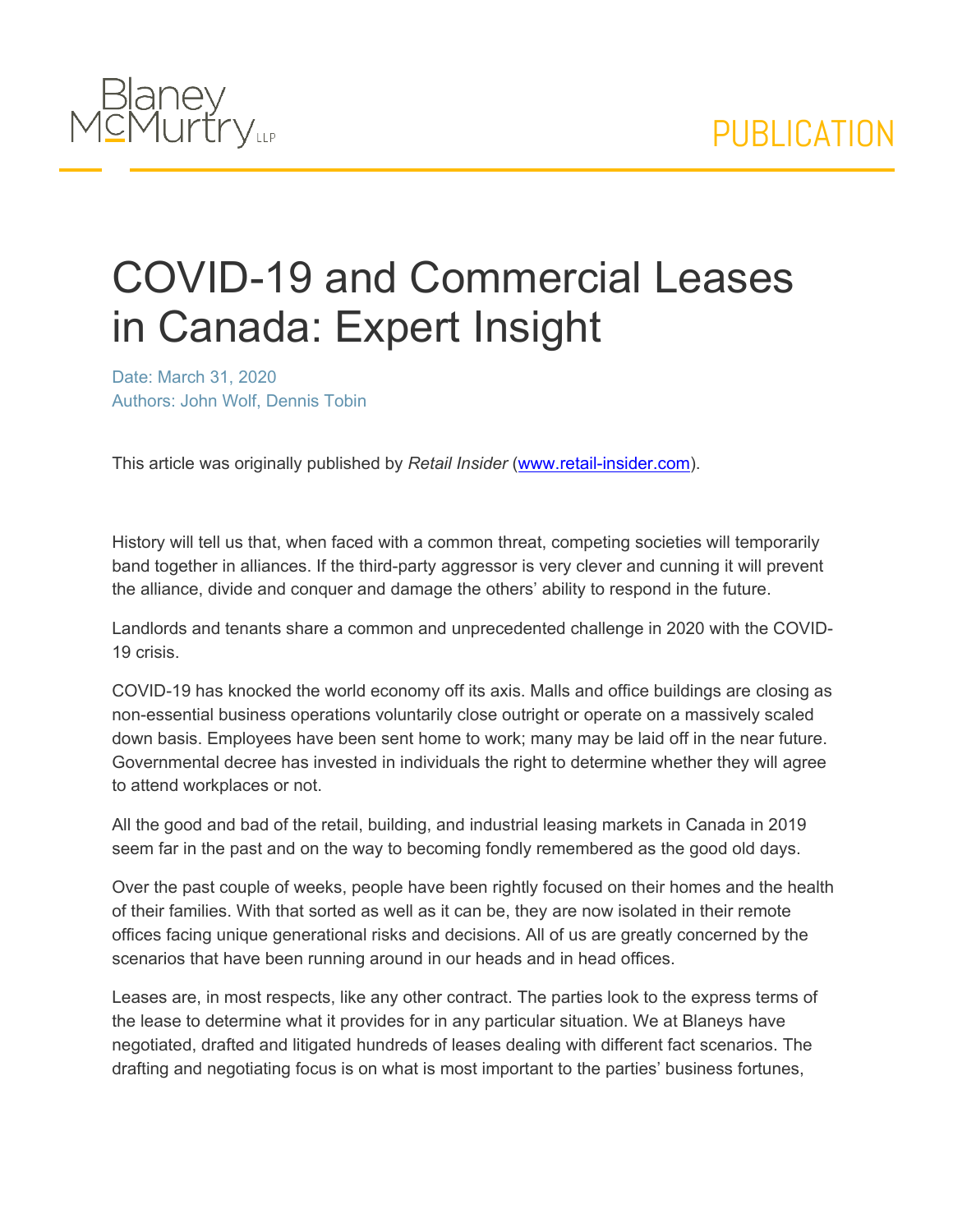most likely to occur during the term, and then allocating the risk for the rest, such as a global health crisis on the scale of COVID-19.

What follows is an outline of many of the issues that will be discussed as the crisis unfolds in the commercial leasing marketplace.

The parties to a lease will look for contractual solutions under the Quiet Enjoyment (in the case of a landlord-initiated closure) Act of God or Force Majeure clauses (to the extent either are contained in their lease) and to the law of "frustration" and "impossibility of performance". Unfortunately, none of those concepts will get both parties what they want, and/or may need to survive.

Some retail leases have 'go dark' rights, co-tenancy clauses and conditional operating hours which may permit a tenant to cease operating in a given situation or perhaps, in a handful of leases, to terminate a lease.

What about the fact that the landlord and/or tenant's decision to close was done at the suggestion of the government and health authorities, or by their direct order? What about the parties' respective obligations to "comply with laws"? Does liability risk change if the landlord keeps common areas of a property operating? What if there are no operating tenants in a building – may the landlord close access? What about the fact that the overwhelming number of the leases say the rent must be paid regardless of the circumstances (no set off, deduction or withholding of rent)?

What happens to estimated monthly rents when municipalities defer the obligation to pay taxes, and operating costs decrease because of lack of use and there is a corresponding temporary decrease in actual expenses, or deferment of those expenses?

All the balls are now up in the air and we are all jesters, furiously juggling, waiting for the first and heaviest ball— the rent— to come around on April Fool's Day 2020. It is expected that many non-operating commercial tenants in the country will consciously elect not pay the rent in full, or at all, on that day as they try to conserve resources and take a "wait and see" approach. Some will forget they gave the landlord the right to withdraw the money from their accounts by way of pre-authorized payment or provided post-dated cheques - an oversight likely not to be repeated in future months.

Landlords who usually look to their default rights of distress, voiding of conditional rights, and termination to induce payment will find themselves largely powerless as it is impractical to terminate tenancies with no replacement in hand. Expected tenancy failures suggest market rents will face downward pressures.

Also, landlords should anticipate a damaging counterattack from tenants whose leases are enforced and who want to stay. We would expect judicial sympathy for tenants facing landlord enforcement and expect laws of equity and proportionality of the default to the remedy actually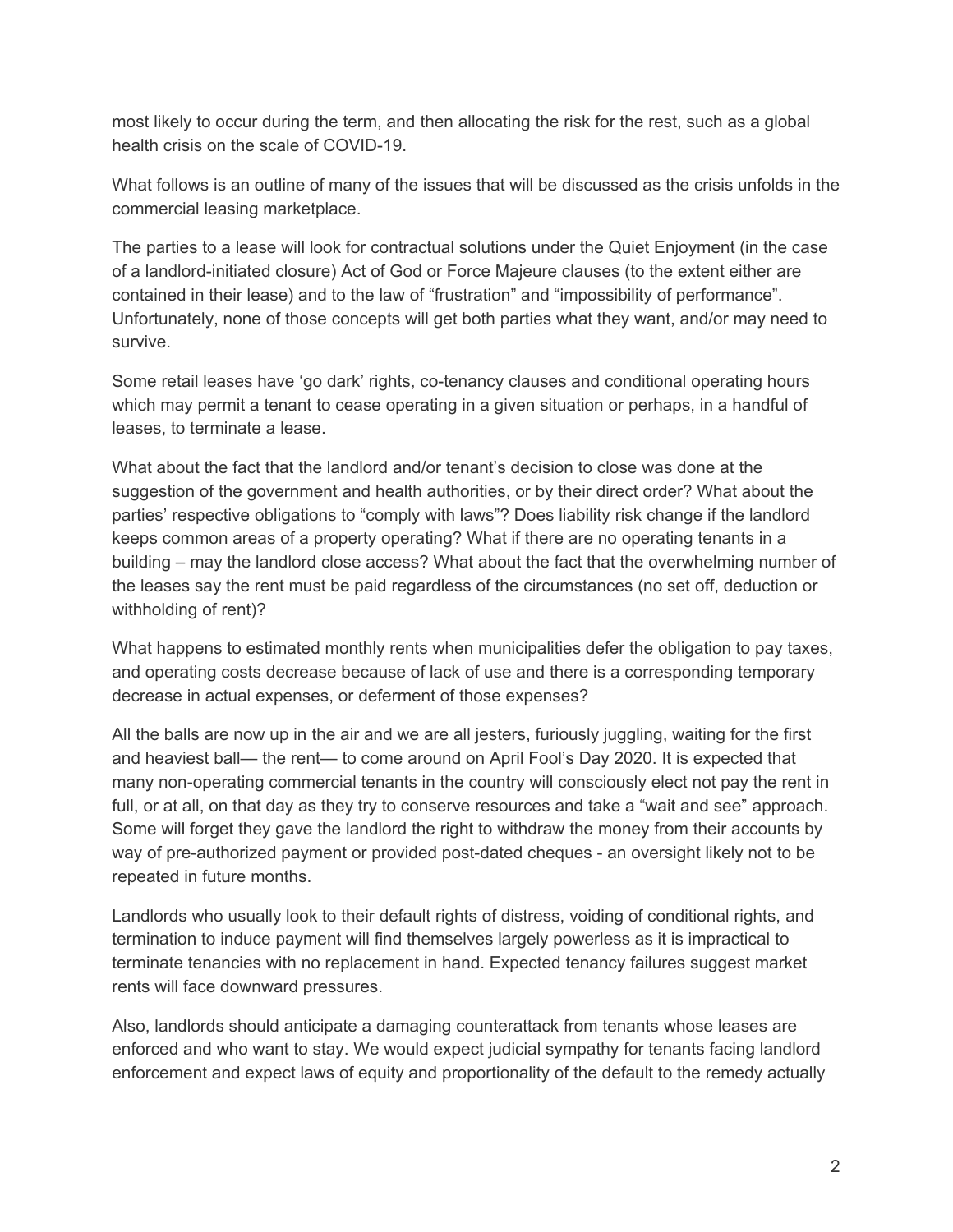taken to be paramount. When the courts get back to business as usual, we can count on applications for relief from forfeiture and expect they will be readily granted.

Landlords seeking to enforce leases may have exploitable weaknesses in their arguments. For instance, the Landlord may have been in default under the terms of the lease by closing (or not closing) the mall or the building; refusing to adjust monthly estimated rent to mirror actual expenses, delays in processing reconciliations and a myriad of other reasons. As cash flow is reduced in the coming weeks or months, maintenance and repairs and the meaning of "first class condition" may become issues for undercapitalized landlords. Also, where are landlords going to find new tenants?

There will be some tenants who will seek to take advantage of unique provisions of their leases to terminate and vacate the premises. There will be landlords who will want to cull troublesome tenants or tenants who have rental rates below market, or who have aspirations of rebranding or redevelopment. Also, parties should anticipate many current deals will unravel due to the many forces still beyond their control.

In a couple of years there will be unique judicial decisions on the wording of Act of God and Force Majeure clauses, the meaning of frustration, the impossibility of performance and whether certain concepts and clauses actually support the remedy taken. There will be cases testing the meaning of damage to property in business interruption insurance policies. The money spent on prosecuting those cases won't be worth it for some landlords or tenants. Perhaps the money would be better spent on matters of common benefit which perpetuate the economic relationship.

The retail real estate market is dominated in Canada by a group of large landlords who are related to pension funds, insurance companies and other large institutional investors. Their response to the 2009 financial crisis illustrated that they have access to funding, are able to think "big picture", see beyond individual tenants, resist pressure to sign bad deals and have the interests of the current and future pensioners and investors (employees of all those tenant businesses) in mind.

With all of the considerations above in the balance, what kind of temporary alliance can landlords and tenants entertain, and how will it vary by region? Might they come to an agreement that includes a deferral of all or part of the rent? Perhaps there is some negotiating room. For instance, a large portion of the immediate cash outlay on any property is tied up in the taxes and operating costs. Property taxes are now being deferred by many municipal authorities and a portion of the operating costs will not be incurred as a result of properties being closed or hours scaled back. Temporary agreements between landlords and tenants also buy time for more detailed planning and perhaps some due diligence on particular tenants (and landlords).

In cases where tenants have the assets and resources to weather the storm, landlords are likely to resist a solution involving rent abatement alone. A tenant could offer amendments to the lease or the space in return. A landlord will also want to know that its concessions will save jobs